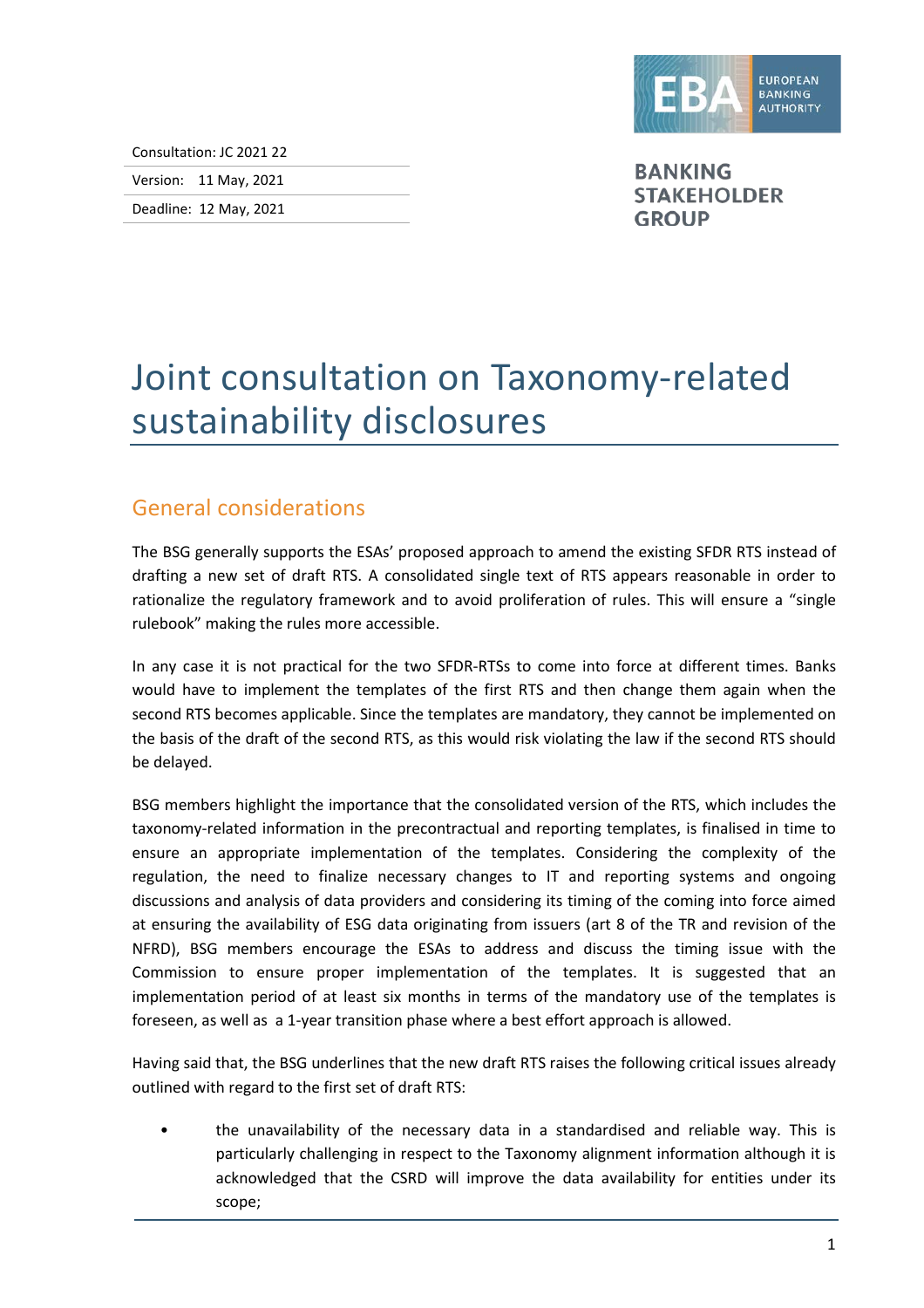- the excessive complexity of the required information to be published by financial market participants (FMPs);
- the high costs for the implementation of the new requirements and, therefore, the need for a proportionality approach to be used by market players according to their different characteristics, type of activity and dimensions;
- the timing of implementation that is limited in relation to the complexity of the required adjustments to FMPs.

Also, as a general comment, we believe some language used in the templates should be clarified in order to be easily understandable for investors ("sustainable investment", "environmentally sustainable economic activities"). Using very similar wording, it may be difficult for investors to understand the subtleties.

Also, we expect to see more clarity on definitions regarding sustainable investing, to give more guidance to investors and to reduce the risk of greenwashing in sustainable finance. Examples of other potentially confusing subjects are: the ambiguity between taxonomy-eligible and taxonomyaligned, the need to avoid proxies, unless they are formally defined and allowed by authorities, which is unlikely to occur prior to the implementation date. Ultimately, a rush toward premature implementation, in the absence of clear definitions and feasible data collection timeline will create confusion, including significant liability risks for the banks, as investors and NGOs will undoubtedly be very uncomfortable by the "best effort" approach, even if allowed by regulators. It may be more reasonable to limit the disclosure to what can be safely disclosed, and for the "best effort part", transform the disclosure into a supervisory reporting requirement.

## Specific comments

We believe that the proposed KPI for the disclosure of the extent to which investments are aligned with the taxonomy is appropriate (Question 2). However, the chosen approach must be subject to the finalisation of the reporting obligation of non-financial undertakings under Article 8 of the Taxonomy Regulation, which sets out information that can actually be obtained by the financial undertakings.

As an example, if the final delegated regulation under Article 8 of the Taxonomy Regulation provides flexibility for non-financial undertakings to report on some of the KPIs, e.g. operational expenditure (OpEx), the "one approach for all investments" for the financial product disclosure against the taxonomy will not be viable. Turnover is probably the most relevant indicator. Capital expenditure (CapEx) is, however, also important as regards to companies in transition.

From a theoretical point of view, the proposal regarding the methodology for calculating the KPI consistently with the respective technical advice to the European Commission pursuant to Article 8 of the Regulation (EU) 2020/852 (TR) appears reasonable (Question 3). To ensure consistency and clarity to the end investor, at portfolio level, BSG members support the ESAs approach in requiring that the same approach should apply to a given financial product and one indicator to be used for all the issuers of the underlying portfolio. It would be to the Financial Market participants (FMPs) to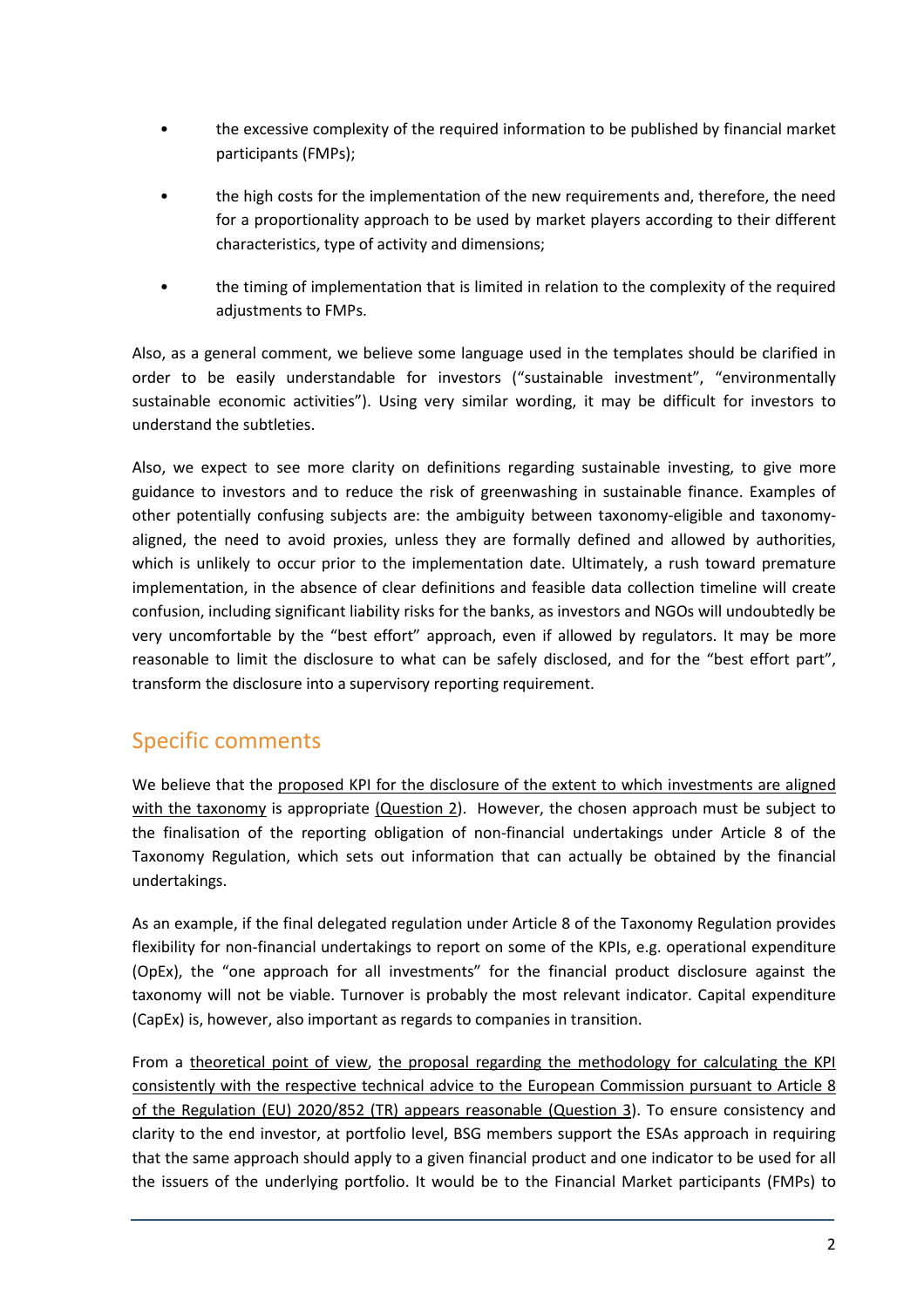choose one of the 3 indicators, to clearly state what is the indicators used and explain why that indicator has been selected.

However, from a practical point of view, this proposal is difficult to apply, considering that the objectives of the taxonomy are set in a delegated act (issued on 21 April 2021 which is expected to be published shortly and to be applied from 1 January 2022) only for climate change mitigation and climate change adaptation. The Technical Screening Criteria (TSCs) for the remaining taxonomy environmental objectives (sustainable use and protection of water and marine resources, transition to a circular economy, pollution prevention and control, protection and restoration of biodiversity and ecosystems) are far from being finalised, meaning that the proposed draft RTS will have a very limited application for a long time, while investor demand is also rising significantly on other environmental, social and governance investments, including notably biodiversity, healthcare, etc. FMPs should be allowed to complement the disclosure with those other ESG goals, based on available market standards, in order to provide investors more transparency on a broader range of ESG products, beyond the limited scope covered so far by the EU Taxonomy.

Moreover, their application will be further limited by the lack of information disclosed by nonfinancial undertakings. In this respect the Commission has specified that the first annual report under the New Corporate Sustainability Reporting Directive (CSRD) previously named NFRD will be 2023 (first data Q2 2024). It is very unlikely that it will be feasible for non-financial undertakings to disclose the required information from 1 January 2022 (date of application of the SFDR RTS). Therefore, FMPs will not be in a position to consider data reported by non-financial undertakings. In addition, a significant part of the underlyings in investment products are issued by non-financial undertakings that are not in the scope of the NFRD, whether they are under the current NFRD (and/or future CSRD) threshold, or because they are not based in the EU. For example, we see significant interest in investment products with IFIs green underlying, such as Worldbank securities aiming at financing ESG investment in Emerging markets, a key component of the global Paris agreement. It would be paradoxical to be unable to include such underlyings in the "green" part of the financial products offered to our clients.

Considering the above, it would seem reasonable to either postpone the application of these additional disclosure obligations or alternatively allow the FMPs to carry out purely qualitative assessments (e.g., on the basis of proxies provided by information providers and formally endorsed by authorities) due to the lack of quantitative data. This appears to be very important, especially for the precontractual disclosure.

The proposed KPI includes equity and debt instruments issued by financial and non-financial undertakings and real estate assets. The question is raised whether this could also be extended to derivatives such as contracts for differences (Question 4).

It appears to be fine from a theoretical point of view. Still, it is very difficult to be implemented in the case of derivatives because it would require a look through approach, and it might be disproportionate for portfolios managed on individual basis where the use of derivatives is very limited. Therefore, it might be opportune to develop shared guidelines on how and to what extent derivatives could be considered. In practice, we believe that there should be a differenciation between derivatives that are used to get exposure on an ESG underlying risk, and derivatives that are used for hedging risks in the product, without any ESG objective.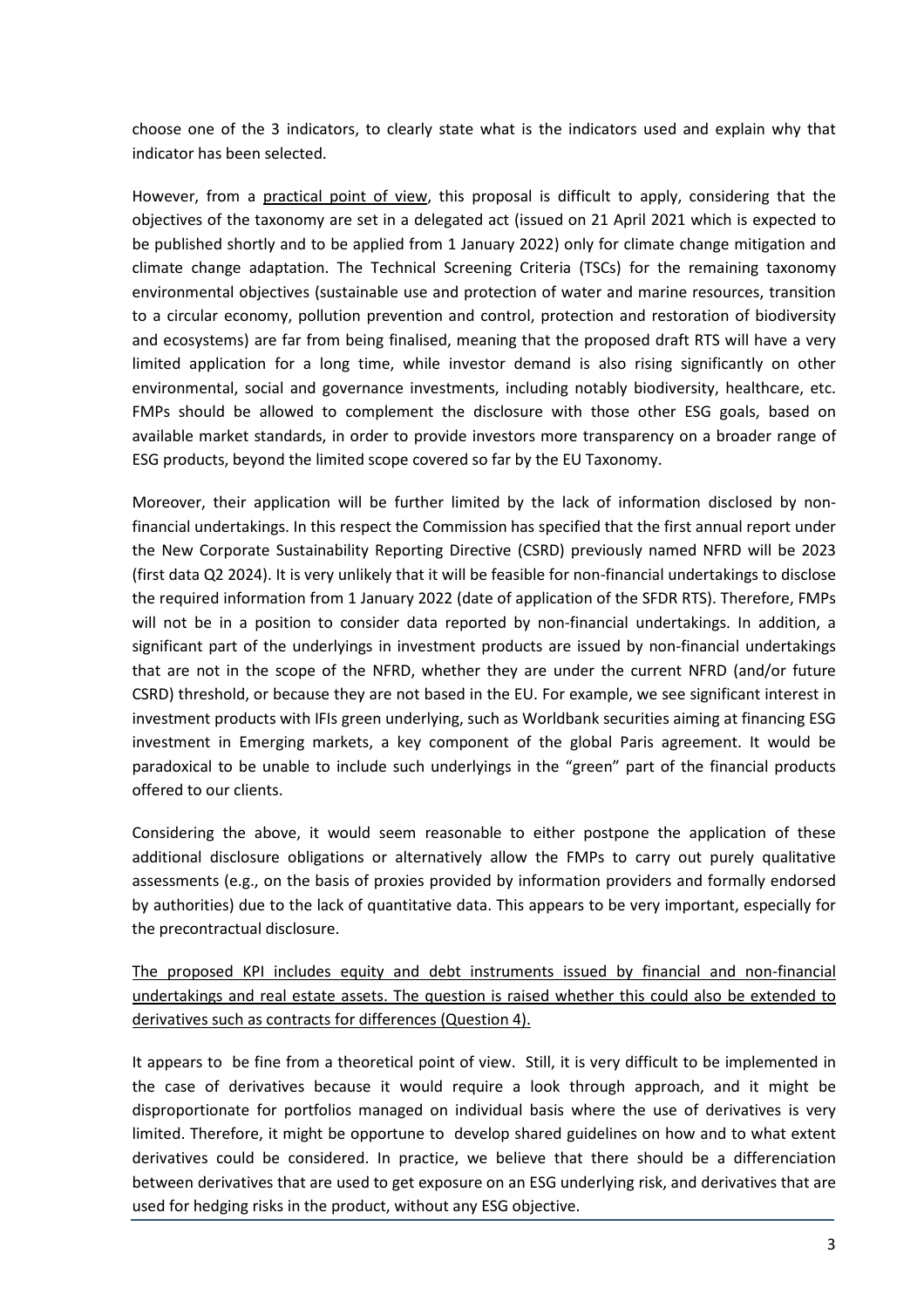An example of derivatives that are used to get exposure on an ESG underlying risk is the case of ETFs. In most cases, ETFs are build using equity swaps, rather than buying the underlying cash equity in the market. When an ETFs is designed to meet a Low-Carbon Benchmark, the synthetic equity exposure should be included in the KPI, otherwise the ETF will show a zero alignment, despite its explicit goal.

An example for derivatives that should NOT be included in the KPI is the case where FX or IRS derivatives are used to hedge currency or interest rate risk in the portfolio, for example if a  $\epsilon$ denominated fund includes some limited share of non-€ underlying, in order to avoid any currency risk for the investor. In this case, the FX swap has no ESG purpose whatsoever, and should be excluded.

On the question whether the use of "equities" and "debt instruments" is sufficiently clear to capture relevant instruments issued by investee companies (Question 5), BSG members believe that it would be very useful that the ESAs publish a list of indicative examples in order to help FMPs to better understand the use of equities and debt instruments and what valuation criteria should be adopted for each of them, in line with the rules also needed to calculate the Green Asset Ratio.

On the question 6 whether or not to include all investments, including sovereign bonds and other assets that cannot be assessed for taxonomy-alignment, of the financial product in the denominator for the KPI, considering that the main objective of these indicators is to offer clarity to the end investor though a concise, high level, comparable figure showing the share of the amount of money invested in taxonomy aligned activities, BSG members are of the opinion that it is indeed appropriate to include all investments in the denominator. While this may not give a thoroughly accurate view of the composition of the portfolio with regards to the non-taxonomy aligned share of the portfolio (which could be made of both non assessable and not aligned activities), we do consider this to be acceptable as long as the meaning of the % is clearly stated and understood by investors. Otherwise, the method will risk pushing taxonomy-focused investors away from products that might suit them well (but which appear non-aligned due to the inclusion of sovereign bonds and other assets that cannot be assessed for taxonomy-alignment). Including sovereigns in the denominator, for example in a life insurance product, while being unable to include any sovereign exposure in the numerator, would significantly reduce the disclosed ratio, even in the case where there would be a strict "ESG filter" in the non-sovereign portion of the portfolio. Life insurance, retirement savings programs, are generally managed with a combination of sovereign (risk-free) and higher yielding assets, depending on the risk profile of the client. It should be possible to advise the client, on one hand, on the appropriate proportion of govies vs other asset classes, in particular as a function of his/her investment horizon, and separately, to advise on a proportion of ESG investment in the nongovies allocation. The reporting framework should follow this logic.

On question 7, it might be an unnecessary complication to request certification downstream of the process and, in consideration of the already heavy burden placed on FMP to align with the regulation, we would recommend not to prescribe a third-party assessment. In our opinion it is more efficient to place the certification upstream of the process, i.e., with reference to the data produced by the info providers, in which case the inclusion of information on, whether the statement has been subject to an assurance provided by an auditor or a review by a third party, can be supported. But, the efforts to develop further reporting standards able strengthen accountability and transparency of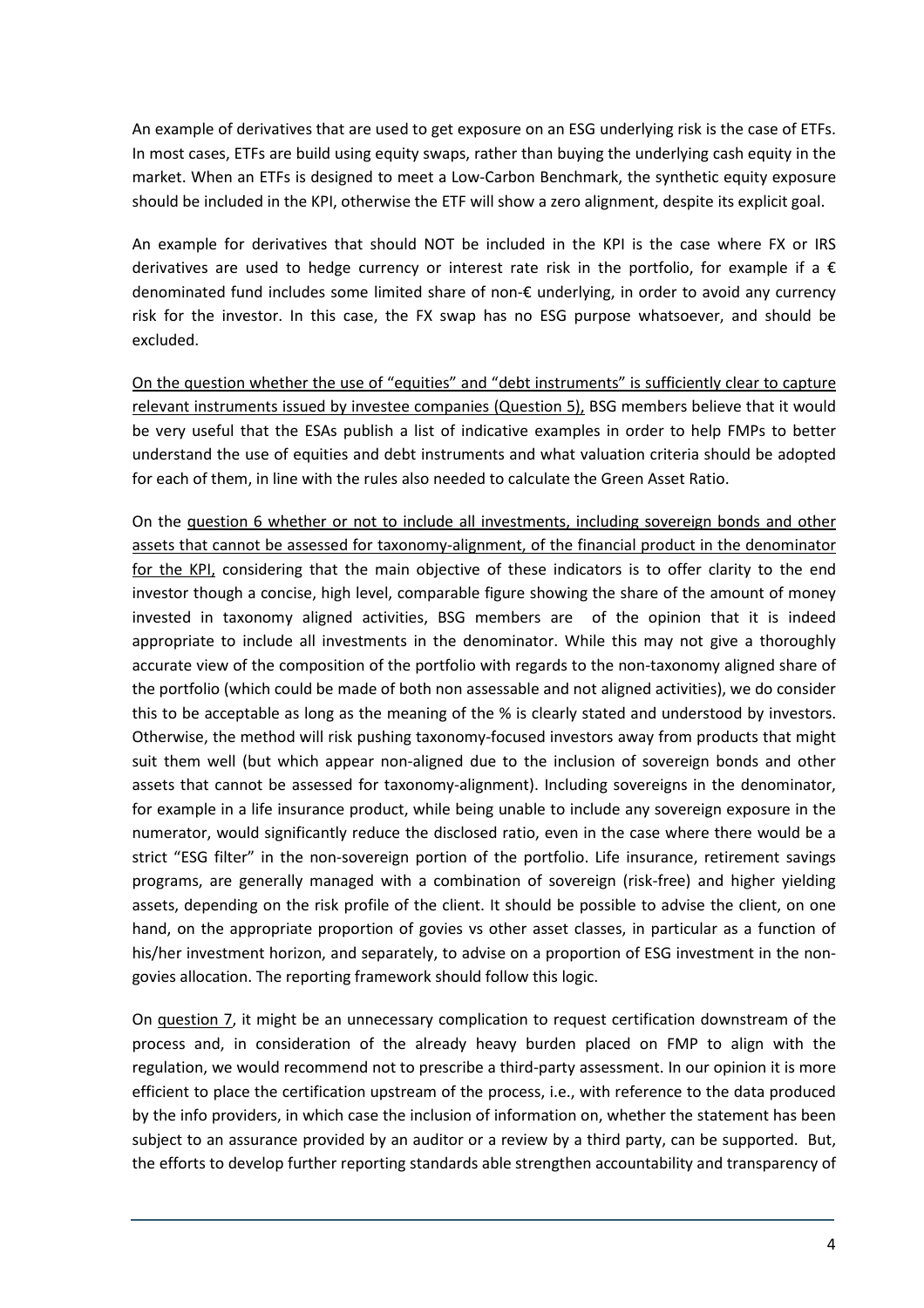information provided to the investors and other market participants should be complemented by defining some benchmarks of good practices.

On the amended pre-contractual and periodic templates (Question 9), we believe that including mandatory information on taxonomy-alignment may (see also comments to question 6) pose a risk that some investors are deterred by a low – or even zero – percent minimum taxonomy-investments. If this low number is caused by – for example – an investment strategy related to activities for which no taxonomy-criteria exist, it could be misleading rather than informative. It is suggested therefore that the relevant parts of the templates are supplemented with an additional option stating: "The investments underlying this financial product do not take into account the EU criteria for environmentally sustainable economic activities".

**To enhance transparency, financial market participants should clearly state in a check box solution whether the financial product (a) invests in economic activities that contribute to an environmental objective or promote environmental characteristics, or (b) does not invest in economic activities that contribute to an environmental objective or promote environmental characteristics.** Only financial products ticking off option (a) should provide the taxonomy statement, whereas financial products ticking off option (b) should provide the disclaimer. Also, and in line with the previous comment, it is suggested that the section on "what is the minimum share of sustainable investments that are not aligned with the EU Taxonomy " is supplemented by an option to confirm that the financial product does or does not have a minimum share of other sustainable investments.

Also, it is considered not appropriate to require information on, why a financial product has invested in economic activities that are not environmentally sustainable. As stated several times by the European Commission, the Taxonomy Regulation is primary a transparency tool and do not represent a mandatory list of activities to invest into, we do not consider it appropriate to demand a "justification" regarding the choice to invest in taxonomy compliant activities or not. It is not a requirement to only invest in taxonomy-aligned activities. Instead, the periodic reporting templates should allow for a more qualitative description on the taxonomy investments.

On Article 8 – pre-contractual: it is not a pre-requisite for Article 8 products to invest in sustainable investments. Accordingly, the heading "To which objectives do the sustainable investments contribute and how do they not cause significant harm" should be supplemented with a "N/A" option for products, which confirm initially in the template not to invest in sustainable investments. Subject to our comments above, the section on "minimum share of sustainable investments that are not aligned with the Taxonomy Regulation" should not be included for Article 8 products. The level 1 text provides no basis for such specific disclosure requirement on Article 8 products. Such language could mislead investors in assuming that products not aligned with the EU Taxonomy do not pursue any E,S or G characteristics which may not necessary be the case.

The pre-contractual disclosure should not focus on data from a specific date, but rather on the investment strategy and what the portfolio manager is bound to do when making investment decisions (otherwise this could lead to information being misleading for the customer). The formerly mentioned data could instead be included in the periodic report.